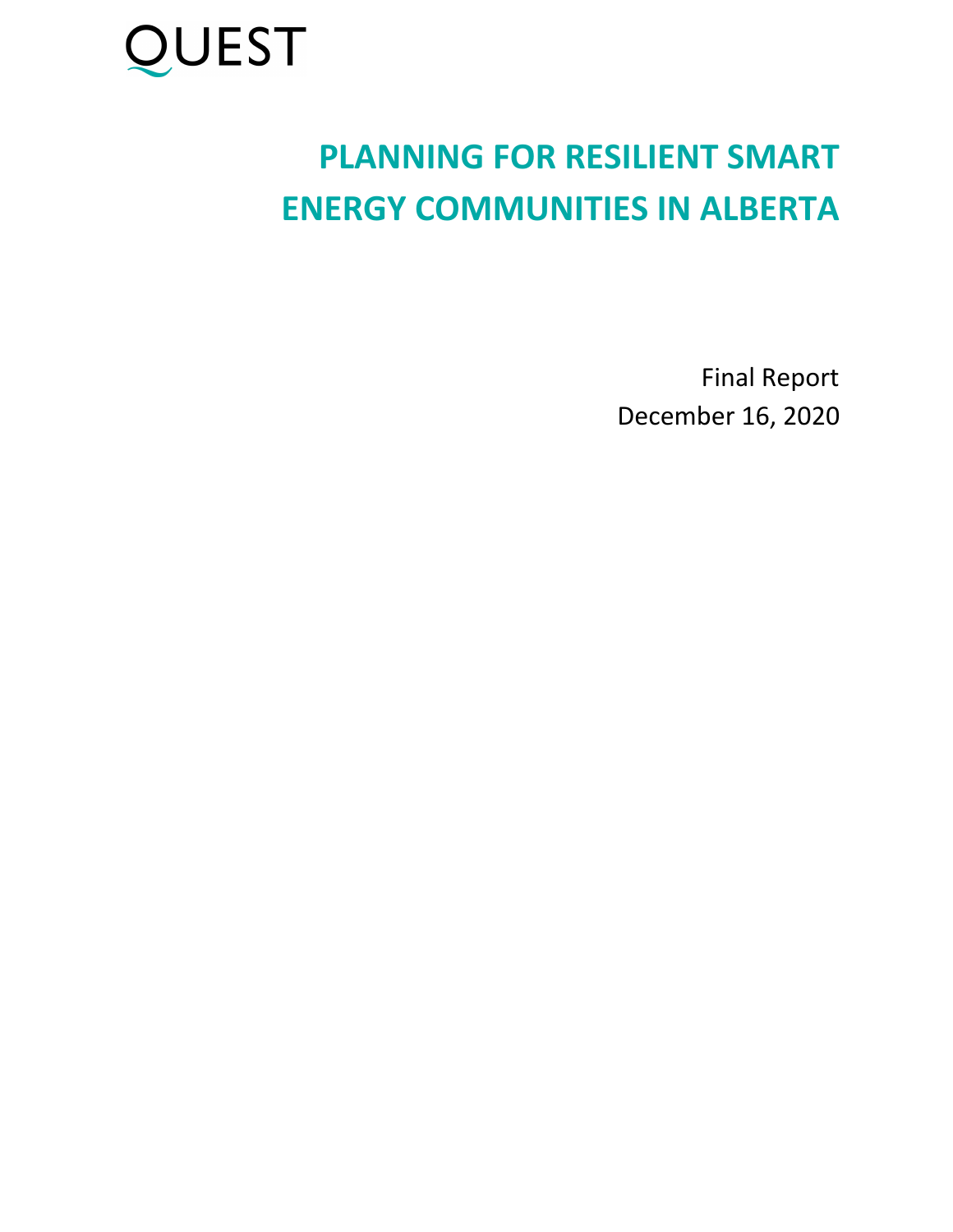### **QUICK ANALYSIS**

Time was devoted during the final wrap-up webinar to understand participants' experiences with the project. A webinar was chosen in lieu of a face-to-face meeting due to COVID-19 restrictions. The project team also sent out a final participant survey to gain insights about satisfaction level with the project, how participants plan to use outcomes of the project and opportunities for improvement. Insights from the video conferencing discussion and surveys are as follows:

#### **1) What was the single best thing that happened during the project?**

Overwhelmingly participants felt they gained a greater understanding of climate change risks and opportunities for resilience. Some municipalities had only focused on climate mitigation up to this point, so participating in the Alberta Resilience project was informative about municipal climate change adaptation. Participants also said that the project outcomes provided actionable items to improve resilience, rather than just reports that would "sit on a shelf". Participants noted that the involvement of multiple different sectors throughout the process has resulted in the establishment and strengthening of cross-sectoral communication and collaboration.

#### **2) What was the single worst thing that happened during the project?**

Canadians felt the impact of the COVID-19 pandemic profoundly starting in March 2020. It resulted in restrictions and layoffs in many Alberta municipalities, which was very challenging for the project given the community portion was intended to start in April 2020. Staffing issues and limited overall capacity of both the participating communities and local stakeholders during the pandemic was easily the worst thing to happen during the project. This resulted in the project team needing to amend the project schedule to accommodate municipal staff. It also prevented in-person workshops and gatherings.

#### **3) What was the single most unexpected thing that happened during the project?**

The COVID-19 pandemic was an unexpected challenge during the project. The project team had not anticipated needing to modify tools to accommodate virtual workshops. It required re-designing and re-developing a number of the project tools and materials, as well as the workshop structure.

#### **4) What was the single thing that could have been done to make the project more effective?**

Overall there were 2 suggestions for how to make the project more effective. The first was the need to be inclusive of urban and rural contexts. While QUEST had modified existing resilience tools to include an energy infrastructure component and fit the Alberta context, there were still areas where inclusivity between rural and urban communities could be increased. The second way to improve project effectiveness was modifications to the pre-survey. A few municipal participants found some of the questions confusion and would have liked to see more clarity in the wording.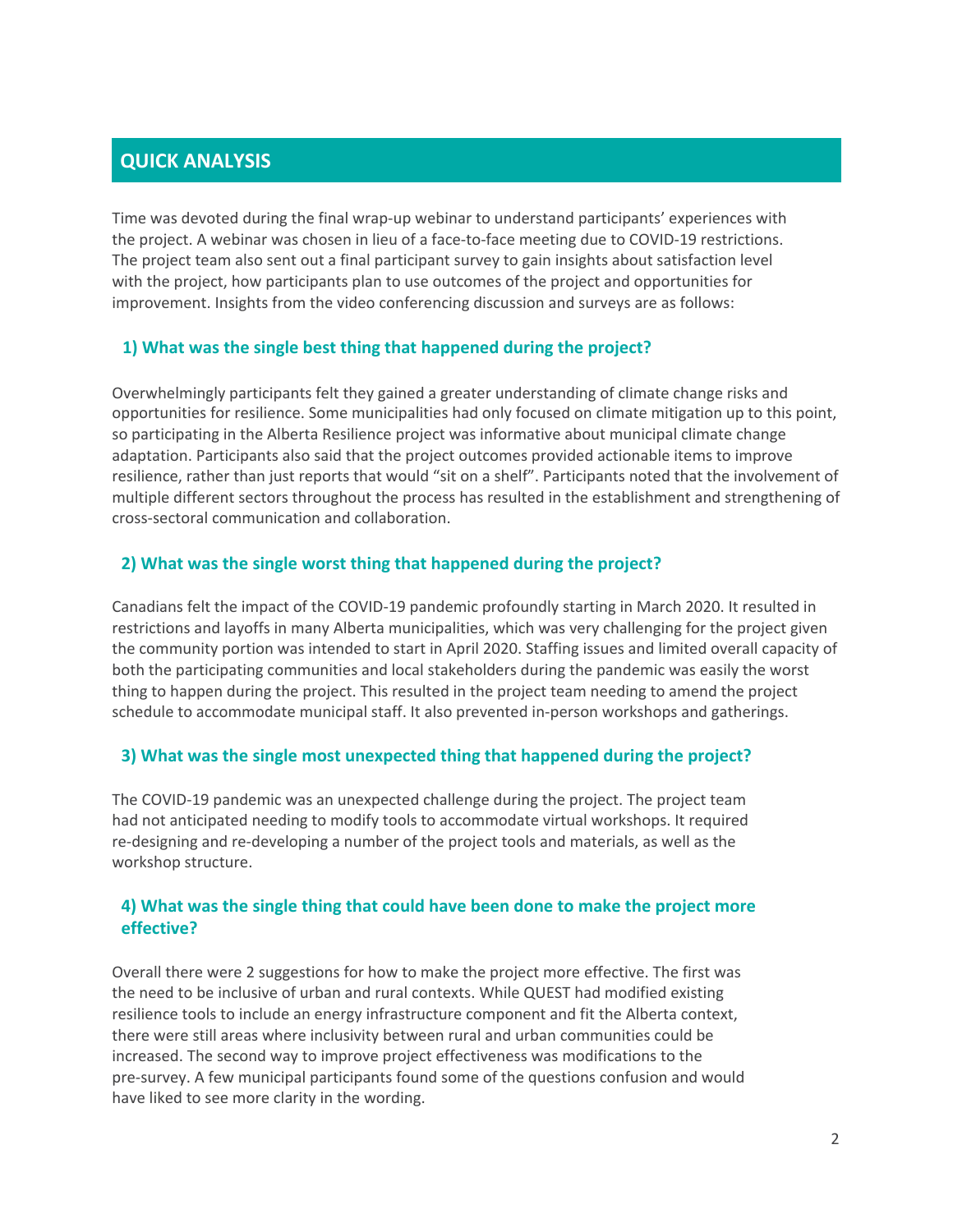#### **5) What will happen as a result of this project during the next five years?**

Excitingly, all participants are either scheduled or intend to schedule a presentation at an upcoming Council meeting to share results and priorities identified through this project. Participants explained that providing their respective Councils with the project reports will be a great benefit and will enable them to pursue action on a number of the recommendations. Additionally, this project gave participants the opportunity to identify areas where a climate risk perspective can be included in ongoing processes and planning decisions. Local utilities that were involved in the project stated that they intend to integrate some of the recommendations into their policies and procedures going forward as well.

#### **6) Is there anything else that is important to say about the project?**

Participants that attended the monthly project meetings said they enjoyed networking and learning from each other. As one participant said, "I liked understanding that we're not alone". It was also identified that there is value in getting together with other municipal departments, communities and stakeholders (i.e. utilities). Inclusive meetings created a space to have conversations and identify opportunities for collaboration. Many participating municipalities and their corresponding utilities intend to maintain these lines of communication. Finally, all participants recognized that strong communication is critical to get buy-in from Council on adaptation measures.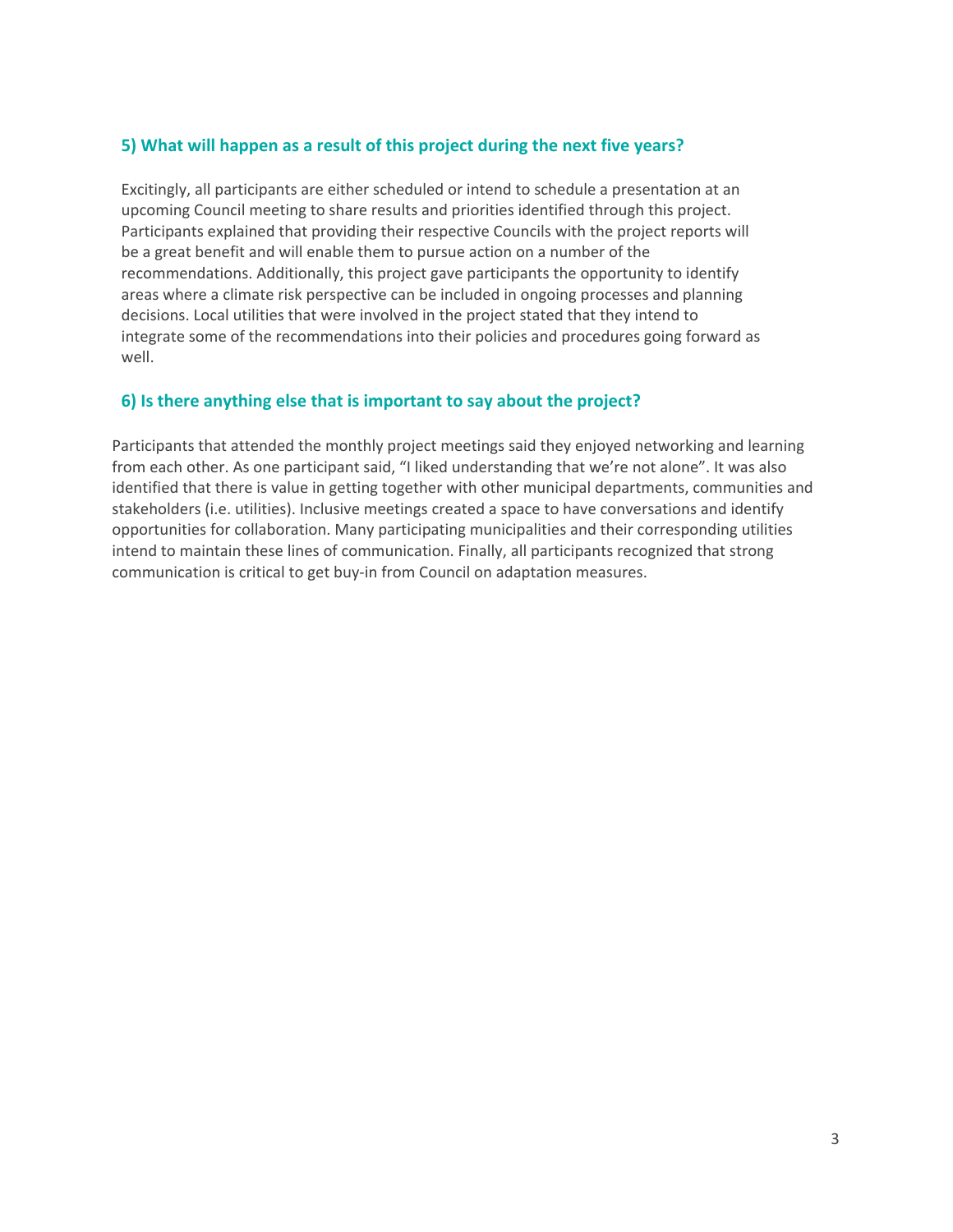#### **PROJECT SUMMARY**

#### **Part 1: Description**

#### **Background**

Communities in Alberta, Canada, are vulnerable to the impacts of climate change with more frequent and intense floods, wildfires, droughts, and storms that are damaging energy infrastructure and disrupting energy supply. Adapting energy infrastructure to the impact of increasing extreme events while integrating energy innovations requires close collaboration between municipalities and energy utilities. This is because both municipal and energy systems are essential, interconnected and must work together to maintain the resilience of a community. Extreme weather event adaptation strategies and action plans need to be adjusted to each local reality and consider their geographical, political, economic and energy context. Studies investigating the impacts of climate change on electricity and natural gas infrastructure at the provincial and territorial levels (including Alberta) are mostly limited. Furthermore, most Alberta communities have not completed a resilience assessment nor considered the socio-economic impacts of damaged energy infrastructure. This project, with its focus on Alberta and involvement with four municipalities (Raymond, Black Diamond, Ponoka County and Big Lakes County) of varying sizes and locations in Alberta, along with the project partners and local utilities, attempted to address these gaps.

#### **Project Description**

First, the project team adapted QUEST's existing resilience tools and methods to the Alberta context. Next, the community Resilience Assessment process began by collecting and analyzing climate data and projections. Surveys and assessment materials were also sent to participating municipalities to gather baseline information about the current policies and measures in place related to resilience. All of this information informed a workshop that brought together a variety of stakeholder groups to learn about the current state of resilience in the municipality and provide supplementary information. The QUEST facilitators also led the attendees through a facilitated action planning exercise. Based on these data collection methods, QUEST prepared a Community Resilience Assessment report for each community, which included climate data and projections, key strengths and areas of improvement related to risk and resilience as well as community assets that may aid in future resilience work.

The municipality's vulnerability to specific climate hazards and level of resilience to these threats was identified using the Rural Disaster Resilience Portal from the Justice Institute of British Columbia. This led into an Adaptation Recommendations Workshop and subsequent report that allowed the communities to prioritize and actionize measures to increase local resilience. While this community project implementation was underway, research for the Primer on Extreme Weather Events and Energy Infrastructure was also undertaken. An extensive literature review illustrated the energy infrastructure and climate change context in Alberta. This was supplemented by eight interviews and surveys with knowledgeable utility representatives, as well as key insights and lessons learned from the four community-level projects. The Primer Report was sent to project partners for review prior to publication.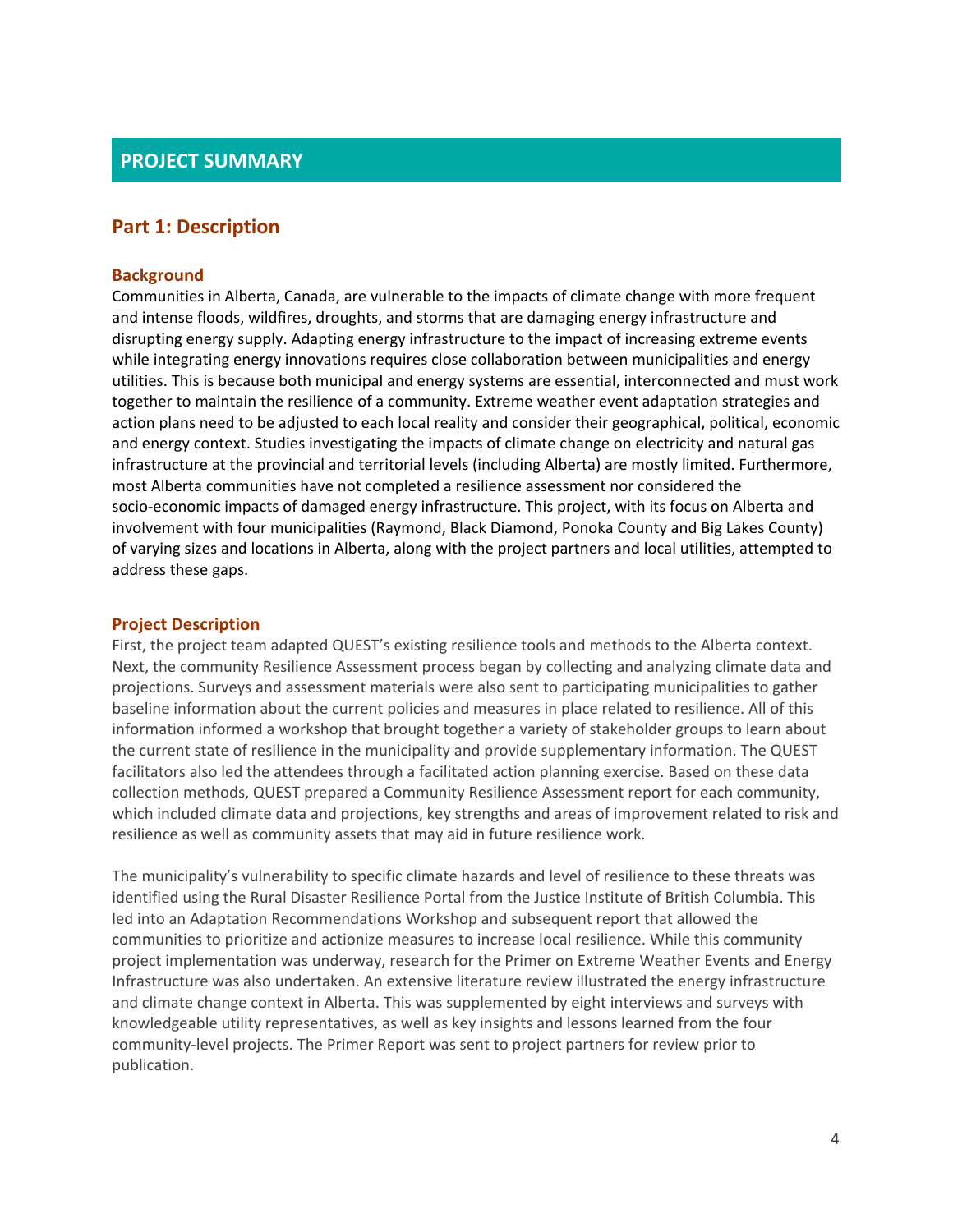#### **Outcomes**

This project has enabled participating communities to gain a better understanding of their strengths and vulnerabilities as it relates to climate resilience and prolonged energy outages, as well as to identify measures to building a more resilient community. The project resulted in:

- **Climate Risk and Resilience Assessment Reports (4) and Adaptation Recommendations Reports (4)** - Internal documents intended for municipal use only. Copies of these reports are attached for reporting purposes only.
- **Key Findings Wrap-up Webinar** for participating municipalities and associated utilities
- **Advancing Community Energy Resilience in Alberta Primer Report** available on the project [website](https://questcanada.org/project/alberta_resilience/)
- A public **Lessons Learned Webinar** available on the project [website](https://questcanada.org/project/alberta_resilience/)

Opportunities for knowledge sharing and increased collaboration and communication between municipalities and utilities was also an outcome. All municipalities in the community portion of this project are either scheduled to present findings to Council or intend to schedule a presentation at an upcoming meeting. The Primer Report has been shared widely in QUEST's network (Western Newsletter, National Newsletter, social media and through the project team's involvement in Alberta-based resilience programs) and will continue to be featured on the organization's website.

#### **Part 2: Analysis**

#### **Successes**

#### 1. **Four Community Climate Risk Assessments & Adaptation Recommendations Reports Complete**

Four community-specific Climate Risk Assessments and Adaptation Recommendations Reports were completed using QUEST's proven methods and tools. Municipalities were able to review draft reports in advance to ensure the final deliverable met their needs. Participants expressed gratitude for the holistic assessments, as well as the opportunity to network with other municipalities during monthly meetings.

#### 2. **Primer Report Published**

The user-friendly Primer Report was published on December 10, 2020 on the QUEST website. The report was informed through an extensive literature review, interviews with eight local utilities and key findings from community resilience assessments. Project partners with expertise in energy systems reviewed the report prior to publication in order to ensure accuracy and readability.

#### 3. **Knowledge Sharing & Lessons Learned Dissemination**

Both municipalities and utilities expressed satisfaction that they were able to participate in the project together, as well as interest in maintaining open communication channels and opportunities for collaboration. Key findings across the community resilience assessments were shared with participants during a project wrap-up webinar, which also served as an opportunity to share their greatest takeaway from participating. The public Lessons Learned webinar (hosted on December 15, 2020) shared insights from the Primer Report, including recommendations for ways various jurisdictions can improve resilience. QUEST utilized its network to share the Primer and webinar broadly.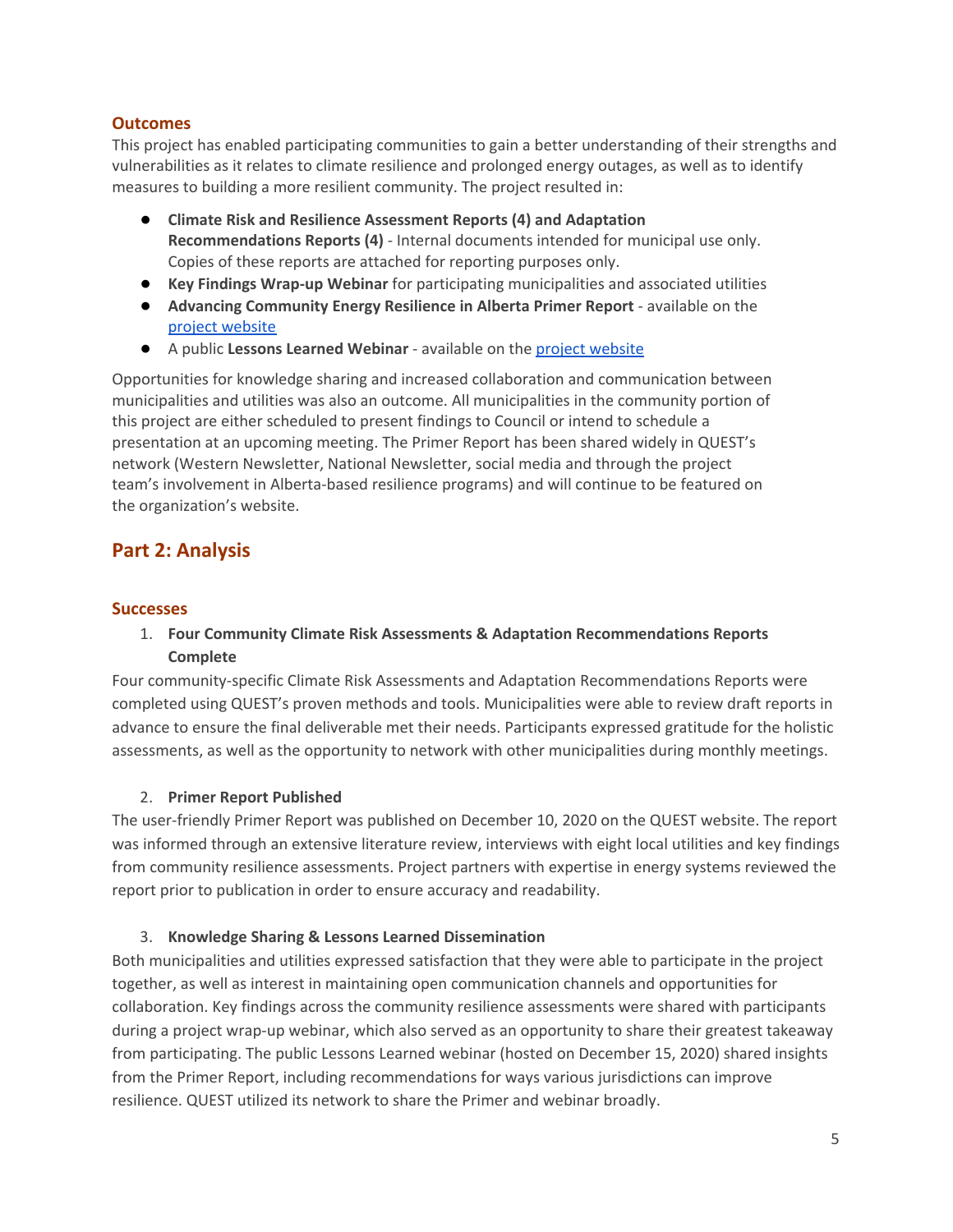#### **Challenges**

The COVID-19 pandemic was the primary challenge the project team encountered:

- Several municipalities were dealing with COVID-19 outbreaks and associated challenges while this project was underway. This meant some staff that wanted to attend workshops or participate in surveys were unable to. The project team kept communication channels open and provided those interested with meeting minutes and presentation slides to keep them informed.
- Provincial gathering restrictions, as well as social distancing recommendations, prevented in-person workshops. This required substantial effort and human resources to adapt all existing workshop tools and techniques to a virtual setting.
- Two of the participating municipalities' were affected significantly by the pandemic and could not meet the initial project schedule. The project team created an alternative schedule for these communities and ensured all assessments were completed by the original deadline.

#### **Lessons Learned**

There were three primary lessons learned through the project:

#### 1. **Shift from In-Person to Virtual**

Significantly more information needs to be collected prior to a virtual session than a conventional in-person workshop. The team needed to devote additional time to developing and adapting tools and techniques to ensure that virtual engagements were equally effective.

#### 2. **Inclusivity for Rural and Urban Contexts**

Tools and resources must be tailored to both urban and rural municipalities. Certain details (e.g. centralized water and sewer systems, street lights, etc.) are not present in both types of municipality. It is also important to use the correct vernacular. For example, communities may use the term Municipal Development Plan rather than Land Use Plan. Some audiences may feel alienated if the information presented and/or assessed is not relevant to their context. Initial research can provide clarity.

#### 3. **The Importance of Communication**

Community participants emphasized that being able to articulate the importance of this project will be key in making progress on resilience. Clearly explaining the "big picture" of this project, as well as the purpose and direct deliverables to the communities was important to get municipal leads investing in the project. These items will also be important for staff to communicate when presenting to Council.

#### **Next Steps**

QUEST will continue to promote and share the Primer Report and public webinar recording. The resilience assessment tools that were adapted to the Alberta context and virtual approach can be utilized with other communities.

Community participants will present findings from their Climate Resilience Assessments to their municipal Council with the intention of taking action to reduce their risk. Utilities and municipalities both expressed interest in continuing communication and increasing coordination as it relates to risk reduction and resilience. Finally, the Government of Alberta, Alberta Utilities Commission, municipalities and utilities may review recommendations from the Primer Report and take action to improve resilience.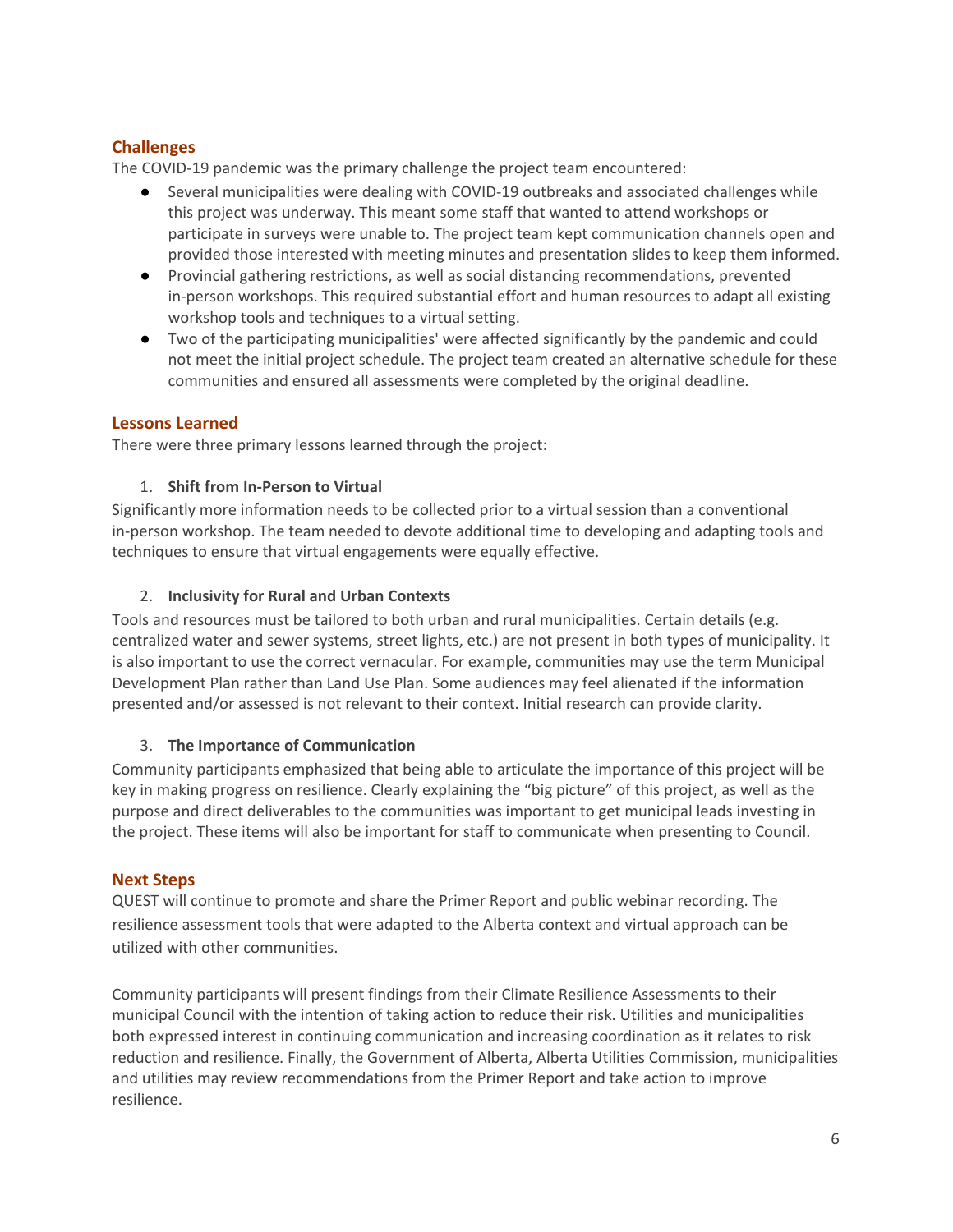# **PROJECT EVALUATION**

# **Project Objectives and Work Plan**

The final status of the Project Objectives and Work Plan are as follows:

| <b>Objective 1</b>                                                                                                                                                                                                                                   | <b>Key Performance Indicator</b>                                                              | <b>Status</b>                                                                                                                                                     |
|------------------------------------------------------------------------------------------------------------------------------------------------------------------------------------------------------------------------------------------------------|-----------------------------------------------------------------------------------------------|-------------------------------------------------------------------------------------------------------------------------------------------------------------------|
| During the entire<br>project duration,<br>implement sound<br>project<br>management to<br>ensure the<br>initiative is well<br>managed,<br>activities<br>delivered<br>smoothly and as<br>scheduled, and<br>partners engaged<br>and well<br>coordinated | All project deliverables are<br>achieved on time<br>Target:<br>4 Assessments in 4 Communities | <b>Achieved:</b> Resilience Assessments and Adaptation<br>Recommendations were reviewed by the<br>communities before being finalized, published and<br>delivered. |
|                                                                                                                                                                                                                                                      | Target:<br>Lessons learned report<br>published                                                | Achieved: Primer Report published on December 10,<br>2020.                                                                                                        |
|                                                                                                                                                                                                                                                      | Target:<br>Webinars and knowledge<br>transfer activities are completed                        | <b>Achieved:</b> Wrap-up webinar with community<br>participants held on December 3, 2020. Public<br>webinar held on December 15, 2020.                            |
|                                                                                                                                                                                                                                                      | Work Plan is respected<br>Schedule and budget are<br>respected                                | Achieved: The project has finished on time and on<br>budget despite timeline challenges attributed to<br>COVID-19.                                                |

| <b>Objective 2</b>                                                                                   | <b>Key Performance Indicator</b>                                                                                                                                         | <b>Status</b>                                                                                                                                                                                                                                                                                                                              |
|------------------------------------------------------------------------------------------------------|--------------------------------------------------------------------------------------------------------------------------------------------------------------------------|--------------------------------------------------------------------------------------------------------------------------------------------------------------------------------------------------------------------------------------------------------------------------------------------------------------------------------------------|
| QUEST's<br>Resilience<br>Assessment tools<br>and<br>methodologies<br>are improved<br>and integrate a | Cutting-edge bibliography on<br>resilient energy infrastructure<br>Target: At least 15+ high-quality<br>publications read and<br>referenced in Lessons Learned<br>report | Achieved: An extensive literature review was<br>completed which informed the Primer Report.                                                                                                                                                                                                                                                |
| sound Local<br><b>Resilient Energy</b><br>System/Infrastru<br>cture component                        | # of interviews<br>Target: Conduct 8 Total Alberta<br>Utility Interviews:                                                                                                | <b>Achieved:</b> Conducted 8 interviews with<br>representatives from the following utilities:<br>FortisAlberta<br>$\bullet$<br>EQUS<br>$\bullet$<br>City of Medicine Electric Utility<br>$\bullet$<br>City of Lethbridge Electric Utility<br>$\bullet$<br>Alberta Federation of Rural Electrification<br>$\bullet$<br>Associations (AFREA) |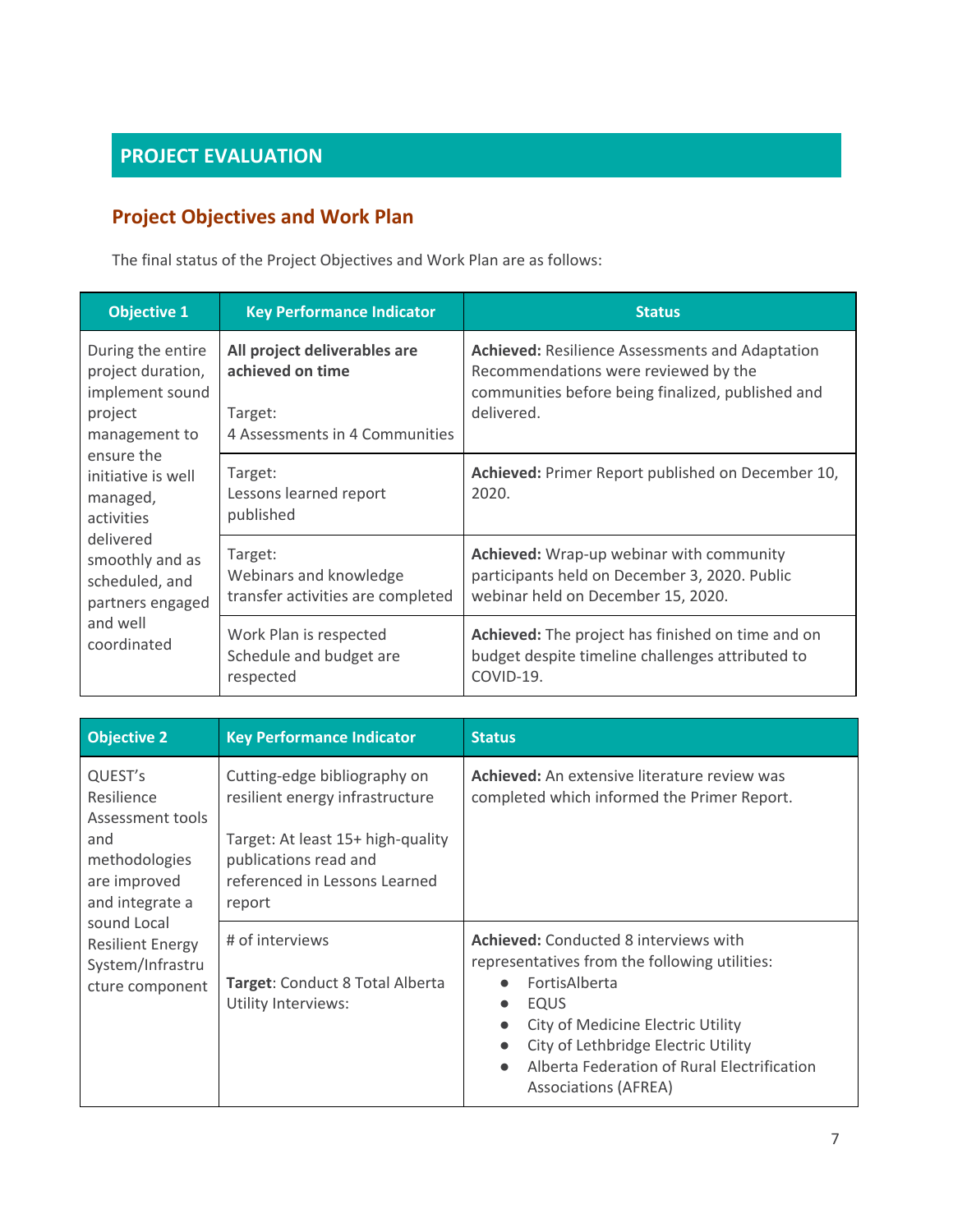|                                                                         | <b>Blue Mountain Power Co-op</b><br>$\bullet$<br><b>ATCO</b><br>City of Medicine Hat Gas Utility<br>$\bullet$ |
|-------------------------------------------------------------------------|---------------------------------------------------------------------------------------------------------------|
| New version of QUEST's<br><b>Resilience Assessment Tools</b><br>created | Achieved: Tools were successfully updated and<br>utilized throughout the assessment process.                  |
| Target: All applicable materials<br>and tools updated                   |                                                                                                               |

| <b>Objective 3</b>                                                                                                                                             | <b>Key Performance Indicator</b>                                                                                                                                                                                                                               | <b>Status</b>                                                                                                                                                                                                                                                                                                                                                         |
|----------------------------------------------------------------------------------------------------------------------------------------------------------------|----------------------------------------------------------------------------------------------------------------------------------------------------------------------------------------------------------------------------------------------------------------|-----------------------------------------------------------------------------------------------------------------------------------------------------------------------------------------------------------------------------------------------------------------------------------------------------------------------------------------------------------------------|
| Conduct four<br>Resilience<br>Assessments in<br>four small<br>Alberta<br>communities by<br>engaging energy<br>utilities and<br>using QUEST's<br>improved tools | # of workshops delivered<br>Target: 4 workshops delivered                                                                                                                                                                                                      | Achieved: Two virtual workshops were delivered in<br>each participating community (8 workshops in total),<br>starting in June and completed in early November                                                                                                                                                                                                         |
|                                                                                                                                                                | # of Community Resilience<br><b>Assessment Reports</b><br>Target: 4 Reports                                                                                                                                                                                    | Achieved: 4 Climate Hazard and Resilience Assessment<br>Reports and 4 Adaptation Recommendation reports<br>published and delivered to communities on December<br>9, 2020.                                                                                                                                                                                             |
|                                                                                                                                                                | # of stakeholder groups<br>attending each workshop<br>Target: 6 Groups*<br>*Updated Target: 6 Stakeholder<br>Groups attend the workshop<br>and/or engaged independently<br>for each community (due to<br>COVID-19 related restrictions<br>and capacity issues) | <b>Updated Target Achieved: Workshop attendees and</b><br>independent engagements represented 8 stakeholder<br>groups (municipal staff, elected officials, emergency<br>management, natural gas utilities, electricity utilities,<br>environmental non-profit, local energy developers and<br>provincial agencies).                                                   |
|                                                                                                                                                                | # of participants per workshop<br>Target: 10+/Workshop                                                                                                                                                                                                         | Partially achieved: Workshop attendance ranged from<br>4 to 10+ across the participating municipalities. This<br>was directly related to COVID-19 restrictions and<br>capacity issues. Those representing key stakeholder<br>groups that were unable to attend the sessions were<br>followed up with directly by the project team. This<br>ensured their involvement. |
|                                                                                                                                                                | <b>Evaluation forms</b><br>Target: Positive Feedback                                                                                                                                                                                                           | Achieved: Post-workshop surveys were sent to each<br>participant following each session. Feedback was<br>overwhelmingly positive (average 4.5/5 satisfaction)<br>indicating that the virtual delivery of the workshops<br>was effective and achieved all of the desired<br>outcomes.                                                                                  |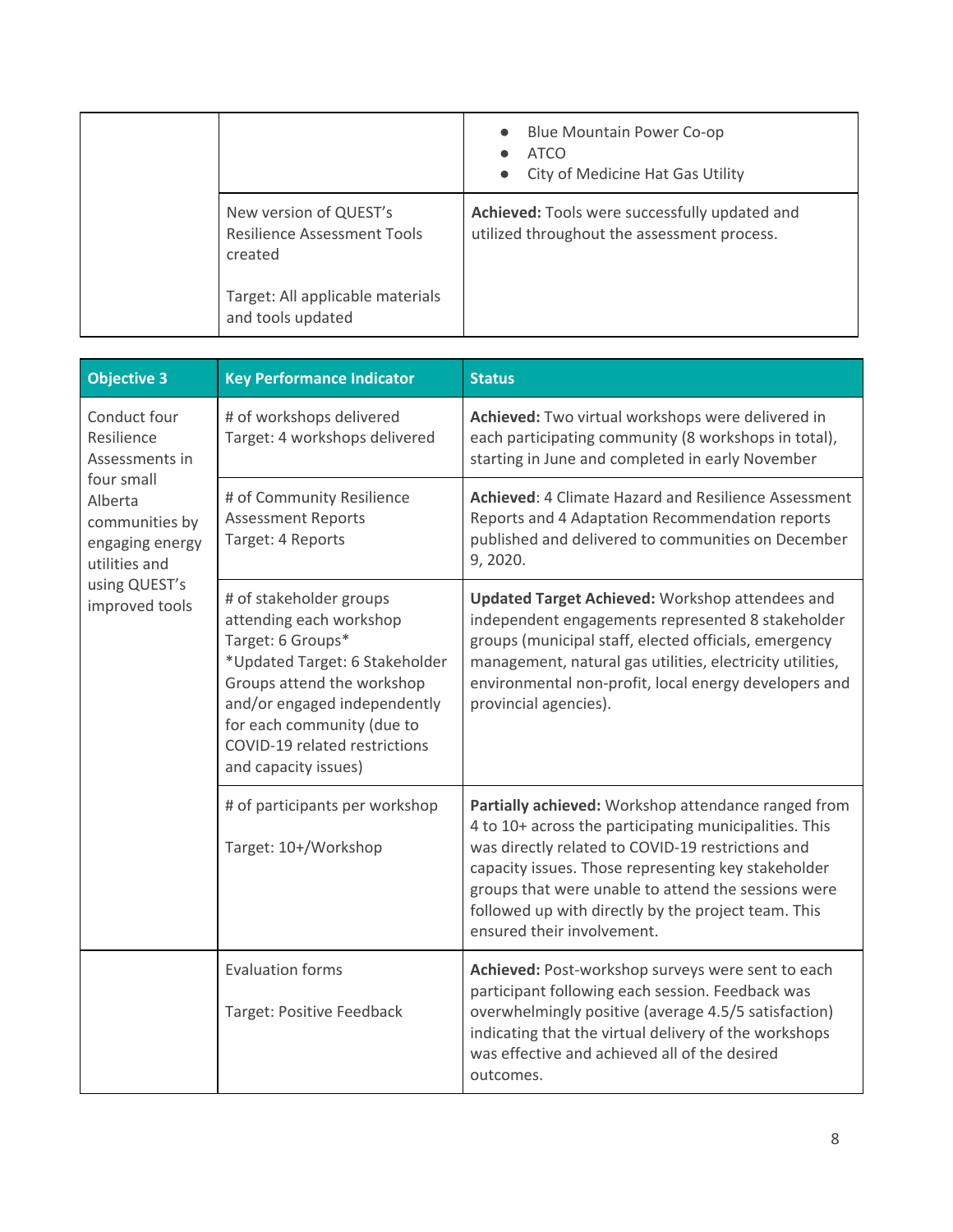| <b>Objective 4</b>                                                                                                                                                                                                                                                                                                  | <b>Key Performance Indicator</b>                                                                                                                                                                            | <b>Status</b>                                                                                                                                                                                                                                                                                                                                                                                                                            |
|---------------------------------------------------------------------------------------------------------------------------------------------------------------------------------------------------------------------------------------------------------------------------------------------------------------------|-------------------------------------------------------------------------------------------------------------------------------------------------------------------------------------------------------------|------------------------------------------------------------------------------------------------------------------------------------------------------------------------------------------------------------------------------------------------------------------------------------------------------------------------------------------------------------------------------------------------------------------------------------------|
| Develop and<br>implement<br>sound<br>knowledge<br>transfer and<br>dissemination<br>activities that<br>help Albertan<br>communities to<br>learn the key<br>lessons of the<br>initiative and<br>encourage them<br>to conduct<br>Resilience<br>Assessments in<br>their own<br>communities<br>with a focus on<br>Energy | User-friendly, accessible and<br>informative Lessons Learned<br>Report published<br>Target: Report reviewed by<br>project partners and published                                                            | Achieved: Primer (Lessons Learned) Report published<br>Dec 10, 2020. Prior to publishing, it was reviewed by<br>representatives from EQUS, MCCAC and the Canadian<br>Energy Research Institute.                                                                                                                                                                                                                                          |
|                                                                                                                                                                                                                                                                                                                     | # of participants attending the<br>webinar<br>Target: 20+ participants for the<br>webinar                                                                                                                   | Achieved: Through discussions with participant<br>communities it was deemed most effective to have a<br>separate, closed wrap-up webinar to share findings<br>across the project with the participating communities<br>and partners only (7 attendees).<br>The public Lessons Learned webinar was held on<br>December 15, 2020 and had 28 participants.                                                                                  |
|                                                                                                                                                                                                                                                                                                                     | # of times the report was<br>downloaded following release<br>date                                                                                                                                           | Achieved: Since its release on December 10, 2020, the<br>report has been downloaded at total of 180 times                                                                                                                                                                                                                                                                                                                                |
| Infrastructure by                                                                                                                                                                                                                                                                                                   | Target: 60 or + downloads                                                                                                                                                                                   |                                                                                                                                                                                                                                                                                                                                                                                                                                          |
| collaborating<br>with energy<br>utilities                                                                                                                                                                                                                                                                           | # of printed copies of the report<br>distributed to key stakeholders<br>Target: 100 copies*<br>*Target Updated: Printed copy<br>delivery of the report was not<br>completed due to COVID-19<br>restrictions | Delivery to key stakeholders was done digitally and is<br>reflected in the number of downloads (see above)                                                                                                                                                                                                                                                                                                                               |
|                                                                                                                                                                                                                                                                                                                     | # of subscribers/<br>followers received information<br>about the project through<br>QUEST, EQUS and MCCAC's<br>newsletter and social media<br>Target: +4,000<br>subscribers/followers                       | Achieved: Information on the project, including the<br>announcement and project launch, as well as the<br>Primer Report release and webinar announcement<br>was shared through the QUEST network. This includes<br>the various regional and national newsletters, social<br>media and supporter network (5000+ recipients). In<br>addition to this, information was shared through the<br>MCCAC's and EQUS' respective networks as well. |
|                                                                                                                                                                                                                                                                                                                     | <b>Evaluation Project Form</b><br>Target: Positive feedback                                                                                                                                                 | Achieved: A post-project evaluation survey was sent<br>to project participants and partners, in which all<br>respondents indicated high satisfaction levels and that<br>the project furthered their knowledge and experience<br>regarding local hazards and resilience.                                                                                                                                                                  |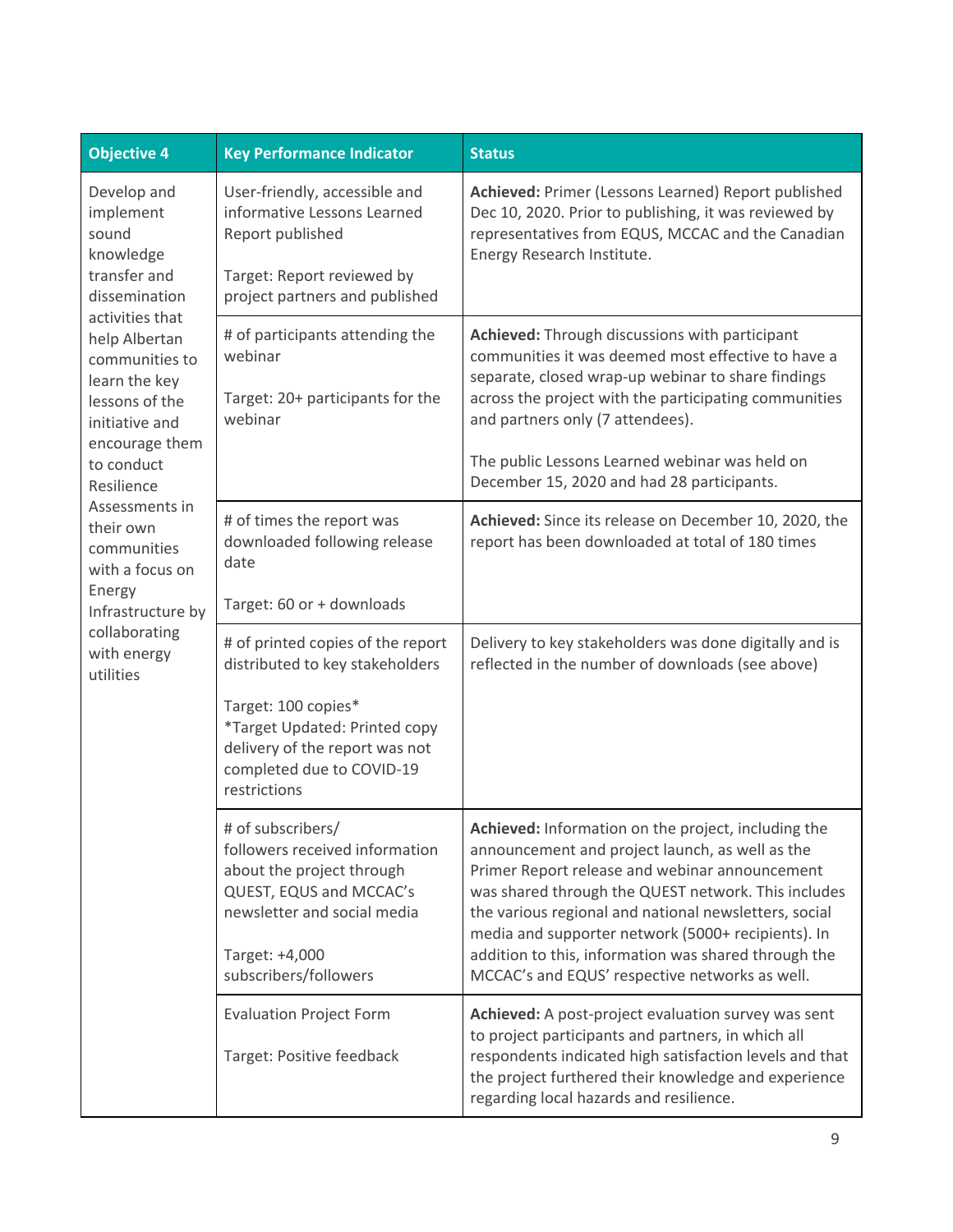# **FINANCIAL REPORT**

*Note that this report is submitted in Canadian Dollars (CAD).*

# **PART I. PAY PERIOD July 1, 2020 TO December 15, 2020**

|                                                                    | <b>Current amount (CAD\$)</b> | <b>Cumulative amount</b><br>to date (CAD\$) |
|--------------------------------------------------------------------|-------------------------------|---------------------------------------------|
| Advance payment received from the<br><b>Commission</b>             | \$30,000.00                   | \$112,500.00                                |
|                                                                    |                               |                                             |
| <b>Expenses</b>                                                    |                               |                                             |
| Salaries and benefits                                              | \$39,823.97                   | \$122,833.75                                |
| Meetings                                                           | \$0.00                        | \$7.22                                      |
| Travel                                                             | \$610.96                      | \$610.96                                    |
| <b>Equipment and supplies</b>                                      | \$1,496.76                    | \$1496.76                                   |
| Consultants                                                        | \$0.00                        | \$0.00                                      |
| Communications/ Publications                                       | \$0.00                        | \$0.00                                      |
| Admin expenses                                                     | \$51.31                       | \$51.31                                     |
|                                                                    |                               |                                             |
| <b>Total Expenses:</b>                                             | \$41,990.72                   | \$125,000.00                                |
|                                                                    |                               |                                             |
| <b>Balance (cumulative advance</b><br>payment less total expenses) | ( \$11,990.72)                | (\$12,500.00)                               |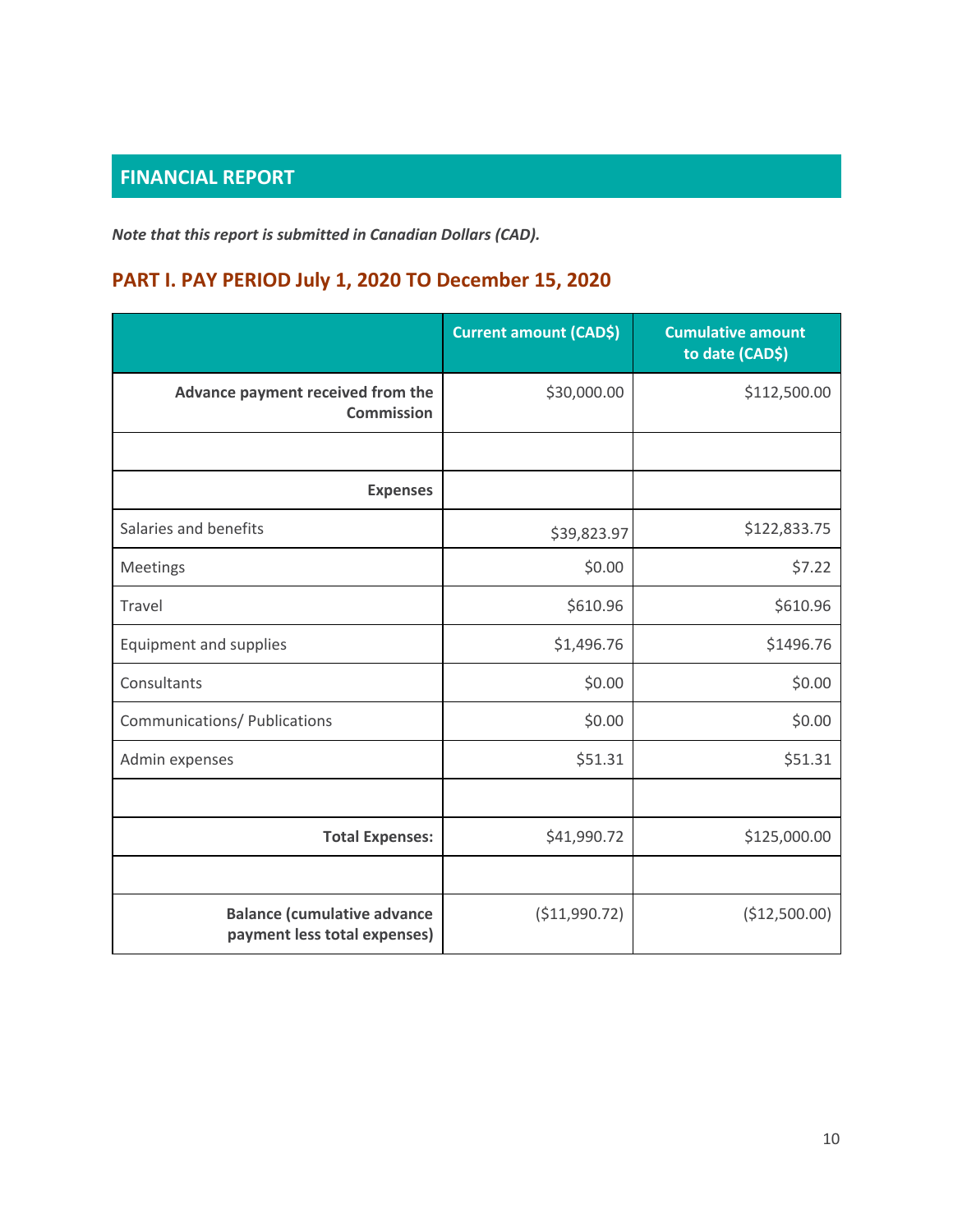## **PART II. TOTAL PROJECT COST**

| <b>Expenses</b>                                                       | Amount (CAD\$) |
|-----------------------------------------------------------------------|----------------|
| Salaries and benefits                                                 | \$122,833.75   |
| Meetings                                                              | \$7.22         |
| Travel                                                                | \$610.96       |
| <b>Equipment and supplies</b>                                         | \$1,496.76     |
| Consultants                                                           | \$0.00         |
| Communications/ Publications                                          | \$0.00         |
| Admin expenses                                                        | \$51.31        |
|                                                                       |                |
| <b>Total Project Expenses</b>                                         | \$125,000.00   |
|                                                                       |                |
| <b>Costs</b>                                                          | Amount (CAD\$) |
| Project Partner (Municipal Climate Change<br>Action Centre) - In-Kind | \$9,375.00     |
| Project Partner (EQUS) - In-Kind                                      | \$9,625.00     |
| Participating Municipalities - In-Kind                                | \$27,040.00    |
|                                                                       |                |
| <b>Total Costs</b>                                                    | \$46,040.00    |
| <b>Total Project Cost</b>                                             | \$171,040.00   |